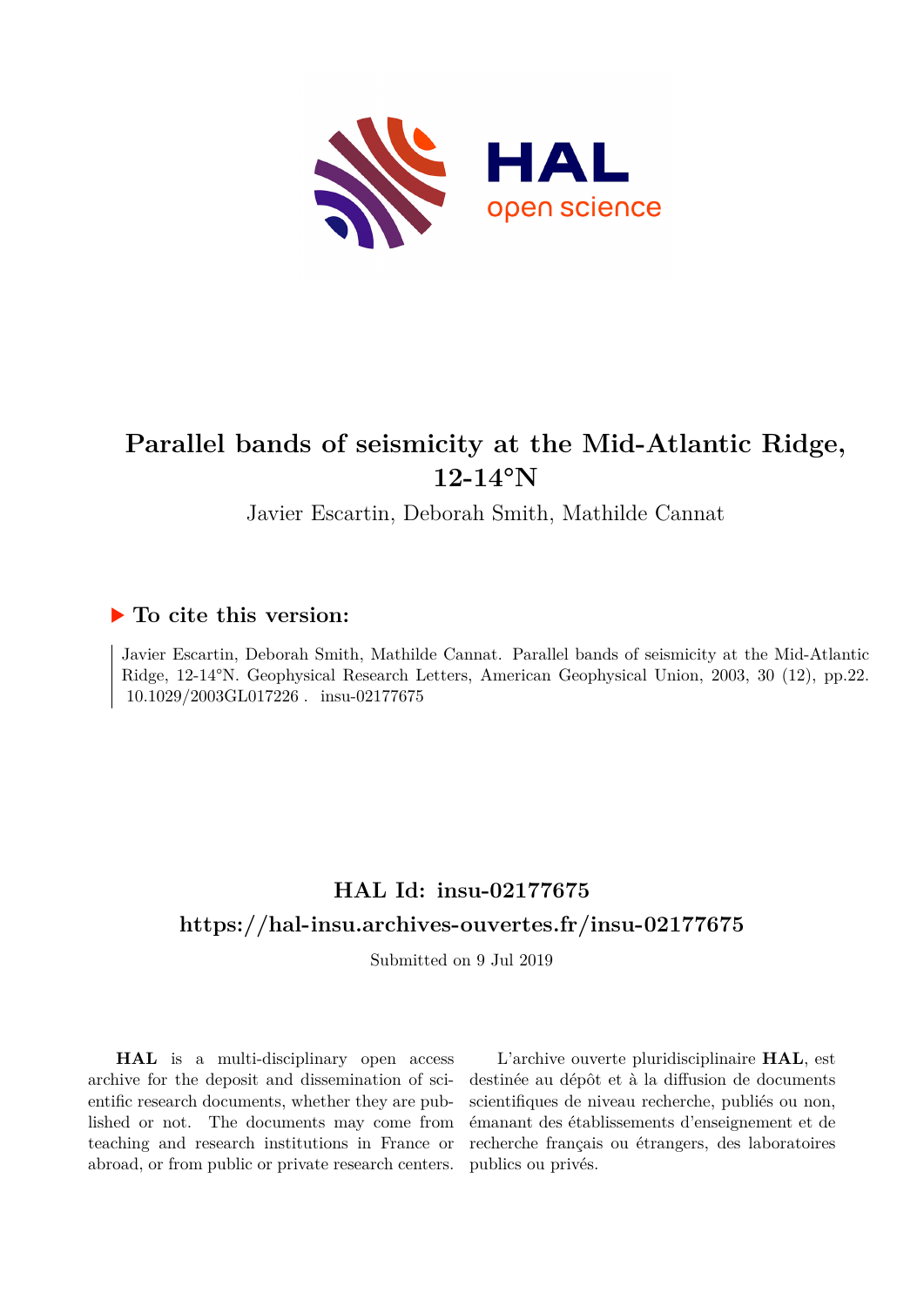## Parallel bands of seismicity at the Mid-Atlantic Ridge,  $12-14^{\circ}N$

Javier Escartín,<sup>1</sup> Deborah K. Smith,<sup>2</sup> and Mathilde Cannat<sup>1</sup>

Received 28 February 2003; revised 28 April 2003; accepted 6 May 2003; published 20 June 2003.

[1] Seismicity distribution along the Mid-Atlantic Ridge (MAR), monitored with the Autonomous Underwater Hydrophone (AUH) array, shows a band of seismicity  $\sim$ 70 km west of the axis between  $\sim$ 11.9°N and 14.2°N. Available focal mechanisms at the off-axis seismic band show extension directions consistent with the accommodation of the North-American (NA) and South-American (SA) relative plate motion. Axial seismicity shows a gap at  $\sim$ 14°N, coinciding with the  $14^{\circ}$ N hotspot-like region, and the focal mechanisms near this region are consistent with spreading of the African (AF) and the NA or SA plates. We speculate that the triple junction between the AF, NA and SA plates is close to the 14°N seismic gap. The westward continuation of the NA-SA plate boundary is unconstrained, but could initiate at  $\sim$ 13<sup>o</sup>N, at the south end of the off-axis seismic band, or be diffuse between  $\sim$ 12°N and  $\sim$ 15°N. *INDEX TERMS:* 3040 Marine Geology and Geophysics: Plate tectonics (8150, 8155, 8157, 8158); 7230 Seismology: Seismicity and seismotectonics; 7220 Seismology: Oceanic crust; 8150 Tectonophysics: Plate boundary general (3040); 8164 Tectonophysics: Stresses—crust and lithosphere. Citation: Escartín, J., D. K. Smith, and M. Cannat, Parallel bands of seismicity at the Mid-Atlantic Ridge,  $12-14^{\circ}N$ , Geophys. Res. Lett., 30(12), 1620, doi:10.1029/2003GL017226, 2003.

### 1. Introduction

[2] Understanding of the distribution of seismicity along the northern MAR has improved by the detection of lowmagnitude events  $(M > 2.5-3)$  with the North-Atlantic AUH array [Smith et al., 2002, 2003]. These data show an irregular distribution of earthquakes along the ridge, with zones of continuous seismicity and seismic gaps [Smith et  $al., 2003$ ]. As in the case of  $14^{\circ}N$ , many gaps coincide with shallow seafloor near segment centers associated with high magma supply, focused melt supply, or elevated mantle temperatures. These seismic gaps may therefore mark ridge sections with a thin lithosphere where seismicity is subdued or of low magnitude. Most of the events (>80%) occur within  $\sim$ 20 km of the axis or along fracture zones, while off-axis seismicity is scattered [*Smith et al.*, 2003]. The one exception is the  $\sim$ 12–14°N area where an axis-parallel band of seismicity is observed  $\sim$ 70 km west of the axis, extending  $\sim$ 100 km along-axis (Figure 1).

[3] Several processes can cause the intraplate seismicity between  $\sim$ 12–14°N, including off-axis magmatism, an

Copyright 2003 by the American Geophysical Union. 0094-8276/03/2003GL017226

incipient westward ridge jump, a recent eastward ridge jump, or the presence in the area of the triple junction between the AF, NA, and SA plates. In this paper we study the nature of seismic activity from both the AUH and teleseismic events, and the direction of extension inferred from the teleseismic focal mechanisms. We compare these results with seafloor morphology from multibeam bathymetry acquired recently (Figure 2). Directions of extension from focal mechanisms are compared with predictions of relative plate motions, and the results are used to propose a possible location and configuration of the NA-SA-AF triple junction in the area (Figure 3).

## 2. Plate Dynamics and the North-South American Plate Boundary

[4] The Central Equatorial Atlantic accommodates the relative motion between the NA and SA plates, but the location and nature of this boundary is undetermined, as it is not clearly marked by seismicity or prominent tectonic features (Figure 1). The position of the triple junction between the NA, SA and AF plates is also ill defined, and has been placed between  $\sim 10^{\circ}$ N and  $\sim 20^{\circ}$ N along the MAR [e.g., Minster and Jordan, 1978; Roest and Collette, 1986; Müller and Smith, 1993]. The nature of the triple junction is unknown, and some models propose a zone of diffuse deformation over a portion of the ridge, or continuous position changes due to the unstable configuration of this triple junction [e.g., *Roest and Collette*, 1986]. While numerous plate models exist, the comparison of the distribution and nature of seismicity with predictions from plate models derived from Global Positioning System (GPS) data is more adequate than using models derived from magnetics or fracture zone orientations (see Figure 1, Table 5 and discussion in Sella et al. [2002]); In this paper we use the recent REVEL model, based on 7-year global GPS observations [Sella et al., 2002]. At  $\sim$ 15°N this model predicts NA-SA plate separation at  $\sim$ 1.4 km/my along  $\sim$ 170°, while the predicted NA-AF or SA-AF plate separation is  $\sim$ 23.5 km/my along  $\sim$ 92–95 $^{\circ}$  (Figure 3).

#### 3. Bathymetry and Tectonic Structure

[5] The Mid Atlantic Ridge between the Marathon and the Fifteen-Twenty Fracture zones (MFZ and FTFZ) shallows by  $>1.5$  km towards the segment centered at  $\sim$ 14<sup>o</sup>N. Geochemical, geological and geophysical data indicate that this segment is magmatically robust: Shallow topography and thick crust at its center; presence of a  $\ll$ hot spot $\gg$ geochemical anomaly; regular faulting (Figure 2); no known peridotite or gabbro outcrops; no irregular faults and striated detachments, such as found on the ridge flanks to the north or south of the  $14^{\circ}$ N segment [e.g., *Escartin* and Cannat, 1999]. Bathymetry in the area south of  $14^{\circ}N$ 

<sup>&</sup>lt;sup>1</sup>Laboratoire de Gosciences Marines (CNRS UMR 7097), Institut de Physique du Globe de Paris, France.

<sup>&</sup>lt;sup>2</sup>Dept. of Geology and Geophysics, Woods Hole Oceanographic Institution, USA.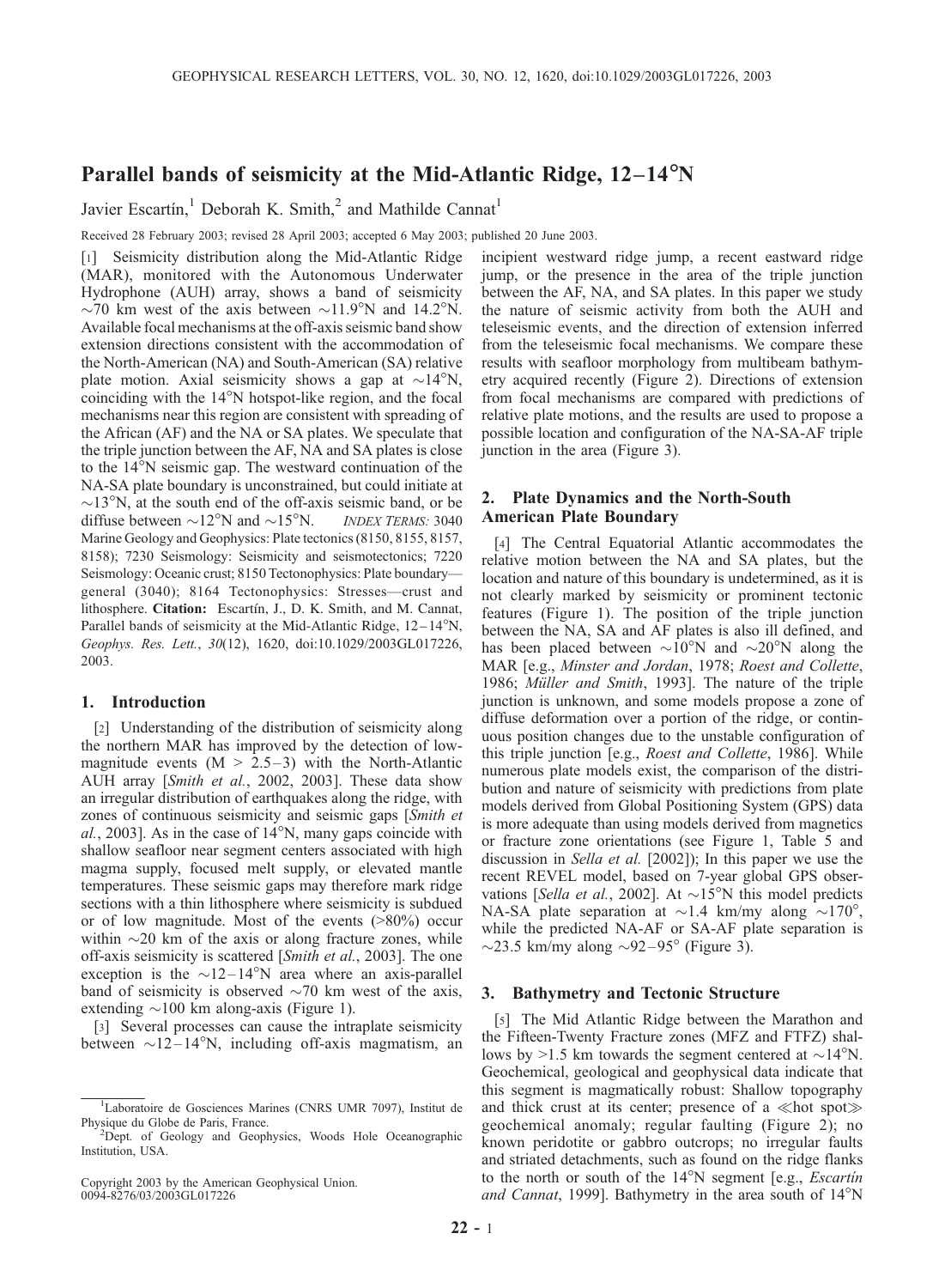

Figure 1. Location map and distribution of seismicity around the study area. Seismic events are from the USGS NEIC catalog (1973–2002, open circles) and the AUH array deployed at the Northern Atlantic (julian day 52/1999 – 245/ 2001, solid circles; data available at http://autochart.pmel. noaa.gov:1776/autochart/GetPosit. html). NA, SA and AF are the North-, South American and African plates. Diamonds are rotation poles for the NA-SA plate pair; REVEL model, Sella et al. [2002] (annotated R) and corresponding error ellipse); Dixon and Mao [1997] (D); Roest and Collette [1986] (RC); NUVEL-1 model, DeMets et al. [1990] (N); Müller and Smith [1993] (M); Larson et al. [1997] (L). Bathymetry from Smith and Sandwell [1997].

shows a normal subsidence of the oceanic crust over the offaxis seismicity band, with no subsidence anomaly or relict rift valley left (Figure 2). These features would be expected after a recent eastward ridge jump of a now dying or fossil ridge axis [e.g., Mammerickx and Sandwell, 1986; Freed et al., 1995] from the off-axis seismicity band to the presentday axis. A large increase in depth  $(\sim 500 \text{ m})$  is observed at the east edge of the off-axis seismic zone, corresponding to the western limit of the rift shoulders.

[6] The multibeam data show that the seafloor off-axis is characterized by short normal faults with irregular trends, locally oblique, and by irregular massifs that are not delimited by faults. These structures may correspond to tectonically elevated massifs where the fault escarpments have been degraded by mass wasting, or to later volcanic edifices that may cover the pre-existing topography. The deeps between abyssal hills are flat-bottomed sediment ponds that appear undeformed. The seafloor both north and south of the  $14^{\circ}$ N segment is similar, based on the irregular faulting, the occurrence of detachments (Figure 2), and the peridotite and gabbro outcrops.

### 4. Seismicity

[7] Numerous seismic events identified in the AUH array data are located along a well-defined, ridge-parallel band of seismicity,  $\sim$ 35 km wide and  $\sim$ 110 km long  $\sim$ 70 km west of the axis. This off-axis zone of seismicity is well constrained, as the error bars associated with the event locations are small (the calculated rms for errors in event location throughout the study area is  $0.1^\circ$  in latitude and  $0.03^\circ$  in longitude, see Fox et al. [2001] and Smith et al. [2003]). The southern limit corresponds to the MFZ, which may be locked, or deforming aseismically west of the  $\sim45^{\circ}$ W ridgetransform intersection. North of  $14^{\circ}$ N, the number of offaxis events seem to decrease and approach the ridge axis. The ridge-axis seismicity show a marked seismic gap at  $\sim$ 14.1–14.3°N, separating a large number of events that concentrate at  $\sim$ 14.5°N (in proximity to the Logachev hydrothermal site), and a less abundant concentration of events south of  $14^{\circ}$ N (Figure 2).

[8] While the average acoustic magnitude of events is similar within the three seismic areas (off-axis, and on-axis north and south of the  $14^{\circ}$ N seismic gap), there are important variations in the rate of events among the areas. The offaxis band of seismicity shows 41 AUH events/100 km, similar to the rate of  $\sim$ 51 events/100 km at the ridge axis zone at the same latitude range (Figure 2). In contrast, the northern section of the axis shows the highest number of events (167/100 km), including several seismic swarms associated with teleseismic events (Figure 2), while the



Figure 2. Parallel bands of seismicity and bathymetry between the Marathon and Fifteen-Twenty fracture zones. Solid and open circles correspond to AUH and teleseismic events, and arrows to the direction of extension (T-axis) derived from focal mechanisms (Harvard CMT catalog). Shaded multibeam bathymetry for the  $\sim$ 15°N area [*Escartin* and Cannat, 1999; Fujiwara et al., 2003] is complemented with data from the AT-4-4 (D. Smith, chief Scientist) and the JR63 cruises (C. J. MacLeod and J. Escartín, chief Scientists).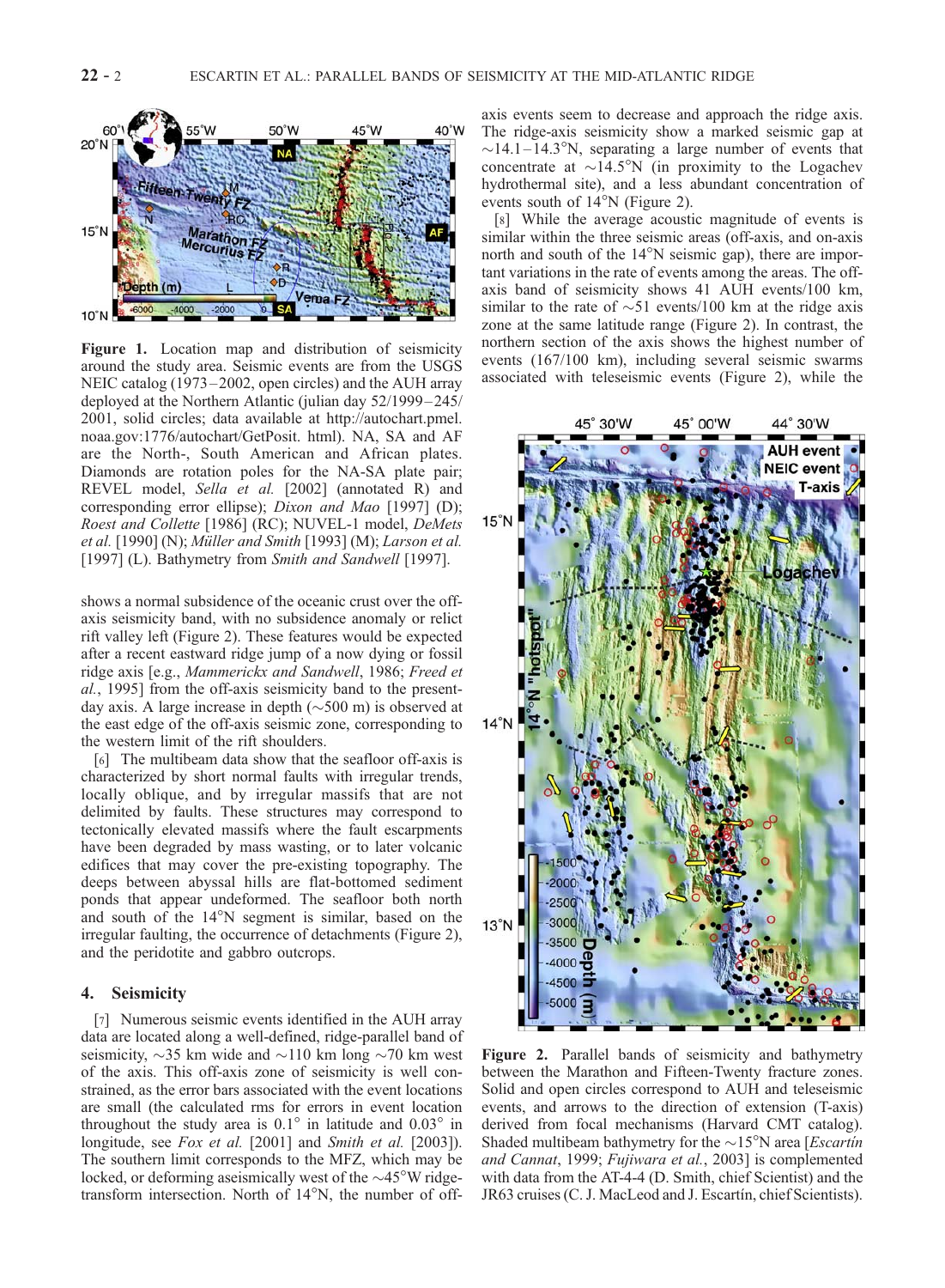

Figure 3. Proposed configuration of the NA-SA-AF plate system at the study area. The T-axes directions from focal mechanisms (thick arrows) are compared with the predicted spreading directions for the NA-SA-AF plate system (thin arrows) from the REVEL model [Sella et al., 2002], and the distribution of AUH events (solid circles). The continuous line indicates the ridge axis and transform faults, and the dashed line the proposed additional plate boundaries. The off-axis seismic band may accommodate NA-SA plate separation, while the zone between the two seismic bands may be part of the SA plate (triple junction, TJ, located at  $\sim$ 14.3°N), or correspond to microplate (mp) associated with the triple junction (TJ extending from  $\sim$  12.8°N to  $\sim$  14.3°N).

seismic gap shows only a few events. This overall pattern of distribution of AUH seismicity is also observed in the teleseismic events, although it is less defined due to the lesser number of recorded events. Differences in the epicenter location between the Harvard CMT and the NEIC catalogs, or the NEIC and AUH-recorded events, be >50 km due to the less accurate locations of the teleseismically determined events with respect to AUH determined events, although no systematic shift in the locations of the same event given by the NEIC, AUH, and Harvard CMT catalogs is observed. A cluster of  $\sim$ 10 teleseismic events at the north of the off-axis band may indicate an increase in the intensity of seismicity towards the north of this band.

[9] Available focal mechanisms for some of the teleseismic events (Harvard CMT catalog) show a clear change in stress orientation between the present-day ridge axis and the off-axis seismic band. All but one event at or near the ridge axis show focal mechanisms consistent with extension sub-parallel to spreading. One event at  $14^{\circ}$ N shows a T-axis highly oblique to spreading  $(\sim 20^{\circ})$ , but it is poorly located as the corresponding AUH and NEIC derived event locations are placed at the off-axis seismicity band (Figure 2). In contrast, the three focal mechanisms at the off-axis seismic band show T-axis directions at  $\sim$ 150–165°, <15° from the  $\sim$ 170 $^{\circ}$  direction of relative NA-SA spreading predicted by the REVEL model [Sella et al., 2002]. Most transform fault events correspond to strike-slip mechanisms (Figure 3).

## 5. Discussion

[10] Possible explanations for the off-axis seismic band include a recent eastward ridge jump, a westward ridge jump taking place at the present time, and the complex stress and tectonic regime that may be expected from the presence of a NA-SA-AF triple junction in the area.

[11] *Eastward ridge jump*. Ridge jumps are common along the MAR [e.g., *Müller et al.*, 1998; *Allerton et al.*, 2000], and leave behind fossil rift valleys and anomalous seafloor subsidence [e.g., Mammerickx and Sandwell, 1986; Freed et al., 1995]. The apparently normal subsidence of the seafloor (Figure 2) seems to be inconsistent with this ridge-jump model, and no magnetic data are available to constrain the spreading history of the area.

[12] Westward ridge jump and incipient rifting. The axisparallel distribution of AUH-derived seismicity (Figure 2) may mark the development of a new ridge segment off-axis due to an active ridge jump. The lack of structures consistent with the development of an incipient rift valley, and the presence of sediment ponds, indicate that such a ridge jump would have initiated very recently, without substantial reshaping of the seafloor. Irregular structures several hundreds of meters high that seem to cover fault-controlled abyssal hills may correspond to recent volcanic edifices associated with off-axis magmatism, but sampling and direct observations are required to determine their nature. High-density magnetic data across the area would constrain the spreading history, and magnetic anomalies may be associated with the off-axis seismic band if it indicates off-axis magmatism. This model of a very recent ridge jump cannot be ruled out based on the existing data, but is not consistent with the direction of extension given by focal mechanisms that parallel the NA-SA separation direction, and that are highly oblique to both NA-AF and SA-AF plate separation at the ridge axis.

[13] North-, South-American and African triple junction. The orientations of the T-axes from focal mechanisms of teleseisms are consistent with the presence of a NA-SA boundary in close proximity to the ridge axis, and therefore placing the NA-SA-AF triple junction in the  $12^{\circ} - 14^{\circ}$ N area (Figures 2 and 3). All but one of the axial events show approximately east-west extension, consistent both with the NA-AF or SA-AF plate separation. The extension directions from events at the off-axis seismic band  $(155-165^{\circ})$  suggest that this region may correspond to the NA-SA plate boundary, with an extension direction of  $\sim$ 170°. However, the bathymetry does not show structures that may be associated with this plate boundary (i.e., normal faults trending  $\sim 80^{\circ}$ , or strike